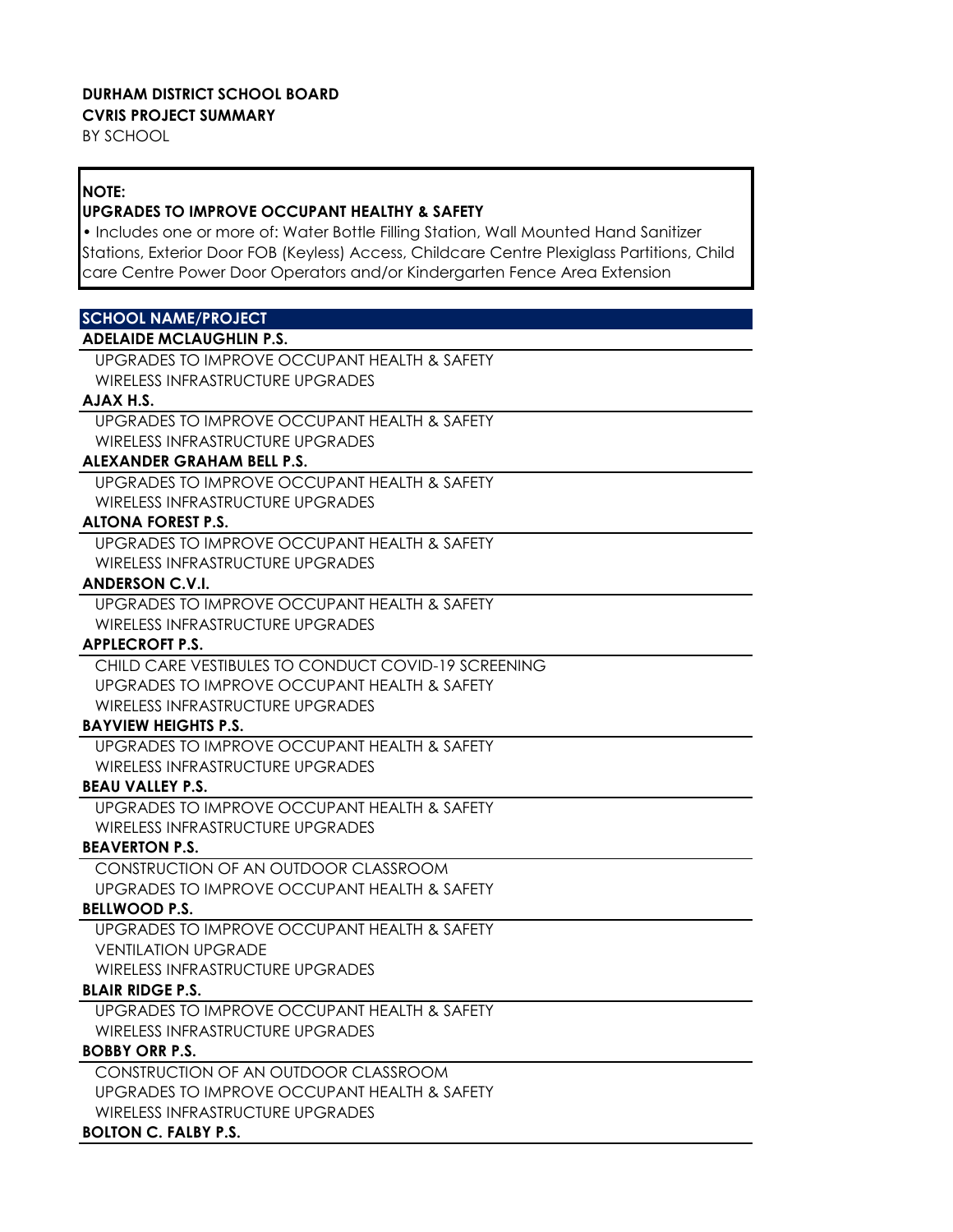CONSTRUCTION OF AN OUTDOOR CLASSROOM UPGRADES TO IMPROVE OCCUPANT HEALTH & SAFETY WIRELESS INFRASTRUCTURE UPGRADES

### **BROCK H.S.**

UPGRADES TO IMPROVE OCCUPANT HEALTH & SAFETY WIRELESS INFRASTRUCTURE UPGRADES

# **BROOKLIN H.S.**

INTERIOR KEYLESS ENTRY (FOB) UPGRADES UPGRADES TO IMPROVE OCCUPANT HEALTH & SAFETY WIRELESS INFRASTRUCTURE UPGRADES

## **BROOKLIN VILLAGE P.S.**

UPGRADES TO IMPROVE OCCUPANT HEALTH & SAFETY WIRELESS INFRASTRUCTURE UPGRADES

# **C.E. BROUGHTON P.S.**

UPGRADES TO IMPROVE OCCUPANT HEALTH & SAFETY WIRELESS INFRASTRUCTURE UPGRADES

# **CADARACKQUE P.S.**

CHILD CARE VESTIBULES TO CONDUCT COVID-19 SCREENING UPGRADES TO IMPROVE OCCUPANT HEALTH & SAFETY WIRELESS INFRASTRUCTURE UPGRADES

# **CAPT. MICHAEL VANDENBOS P.S.**

UPGRADES TO IMPROVE OCCUPANT HEALTH & SAFETY WIRELESS INFRASTRUCTURE UPGRADES

## **CARRUTHERS CREEK P.S.**

UPGRADES TO IMPROVE OCCUPANT HEALTH & SAFETY WIRELESS INFRASTRUCTURE UPGRADES

# **CARTWRIGHT CENTRAL P.S.**

UPGRADES TO IMPROVE OCCUPANT HEALTH & SAFETY WIRELESS INFRASTRUCTURE UPGRADES

# **CHRIS HADFIELD P.S.**

NEW PORTABLE CLASSROOMS UPGRADES TO IMPROVE OCCUPANT HEALTH & SAFETY WIRELESS INFRASTRUCTURE UPGRADES

# **CLARA HUGHES P.S.**

CONSTRUCTION OF AN OUTDOOR CLASSROOM UPGRADES TO IMPROVE OCCUPANT HEALTH & SAFETY WIRELESS INFRASTRUCTURE UPGRADES

# **CLAREMONT P.S.**

UPGRADES TO IMPROVE OCCUPANT HEALTH & SAFETY WINDOW REPLACEMENT WIRELESS INFRASTRUCTURE UPGRADES

# **COL. J.E. FAREWELL P.S.**

UPGRADES TO IMPROVE OCCUPANT HEALTH & SAFETY WIRELESS INFRASTRUCTURE UPGRADES

# **COLLEGE HILL P.S.**

CONSTRUCTION OF AN OUTDOOR CLASSROOM NEW PORTABLE CLASSROOMS UPGRADES TO IMPROVE OCCUPANT HEALTH & SAFETY WIRELESS INFRASTRUCTURE UPGRADES

# **CONT. ED. - CREDIT PROGRAM**

WIRELESS INFRASTRUCTURE UPGRADES **CORONATION P.S.**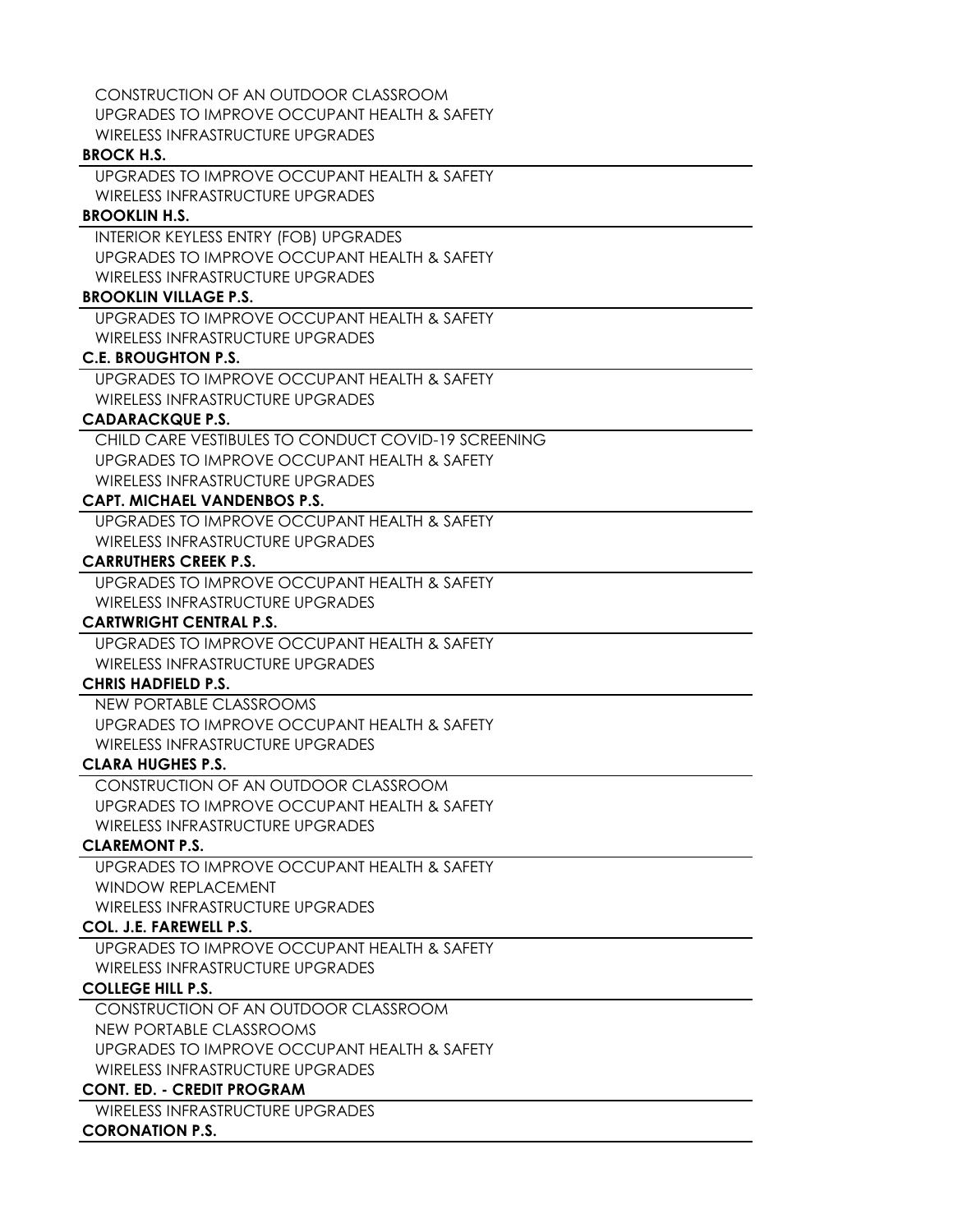CONSTRUCTION OF AN OUTDOOR CLASSROOM UPGRADES TO IMPROVE OCCUPANT HEALTH & SAFETY WIRELESS INFRASTRUCTURE UPGRADES

### **DA VINCI P.S.**

NEW PORTABLE CLASSROOMS UPGRADES TO IMPROVE OCCUPANT HEALTH & SAFETY WIRELESS INFRASTRUCTURE UPGRADES

## **DAVID BOUCHARD P.S.**

CONSTRUCTION OF AN OUTDOOR CLASSROOM UPGRADES TO IMPROVE OCCUPANT HEALTH & SAFETY WIRELESS INFRASTRUCTURE UPGRADES

# **DONALD A. WILSON S.S.**

UPGRADES TO IMPROVE OCCUPANT HEALTH & SAFETY WIRELESS INFRASTRUCTURE UPGRADES

# **DR C.F. CANNON P.S.**

UPGRADES TO IMPROVE OCCUPANT HEALTH & SAFETY WIRELESS INFRASTRUCTURE UPGRADES

## **DR. R. THORNTON P.S.**

UPGRADES TO IMPROVE OCCUPANT HEALTH & SAFETY WIRELESS INFRASTRUCTURE UPGRADES

## **DR. ROBERTA BONDAR P.S.**

UPGRADES TO IMPROVE OCCUPANT HEALTH & SAFETY WIRELESS INFRASTRUCTURE UPGRADES

### **DR. S. J. PHILLIPS P.S.**

UPGRADES TO IMPROVE OCCUPANT HEALTH & SAFETY WIRELESS INFRASTRUCTURE UPGRADES

# **DUFFIN'S BAY P.S.**

UPGRADES TO IMPROVE OCCUPANT HEALTH & SAFETY WIRELESS INFRASTRUCTURE UPGRADES

# **DUNBARTON H.S.**

UPGRADES TO IMPROVE OCCUPANT HEALTH & SAFETY WIRELESS INFRASTRUCTURE UPGRADES

# **DUNBARTON HS-SOUTH CAMPUS**

UPGRADES TO IMPROVE OCCUPANT HEALTH & SAFETY WIRELESS INFRASTRUCTURE UPGRADES

# **DURHAM ALTERNATIVE S.S.-OSHAWA**

UPGRADES TO IMPROVE OCCUPANT HEALTH & SAFETY WIRELESS INFRASTRUCTURE UPGRADES

# **E.A. FAIRMAN P.S.**

CONSTRUCTION OF AN OUTDOOR CLASSROOM UPGRADES TO IMPROVE OCCUPANT HEALTH & SAFETY WINDOW REPLACEMENT WIRELESS INFRASTRUCTURE UPGRADES

# **EAGLE RIDGE P.S.**

NEW PORTABLE CLASSROOMS UPGRADES TO IMPROVE OCCUPANT HEALTH & SAFETY WIRELESS INFRASTRUCTURE UPGRADES

# **EASTDALE C.V.I.**

UPGRADES TO IMPROVE OCCUPANT HEALTH & SAFETY WIRELESS INFRASTRUCTURE UPGRADES

## **ELIZABETH B. PHIN P.S.**

UPGRADES TO IMPROVE OCCUPANT HEALTH & SAFETY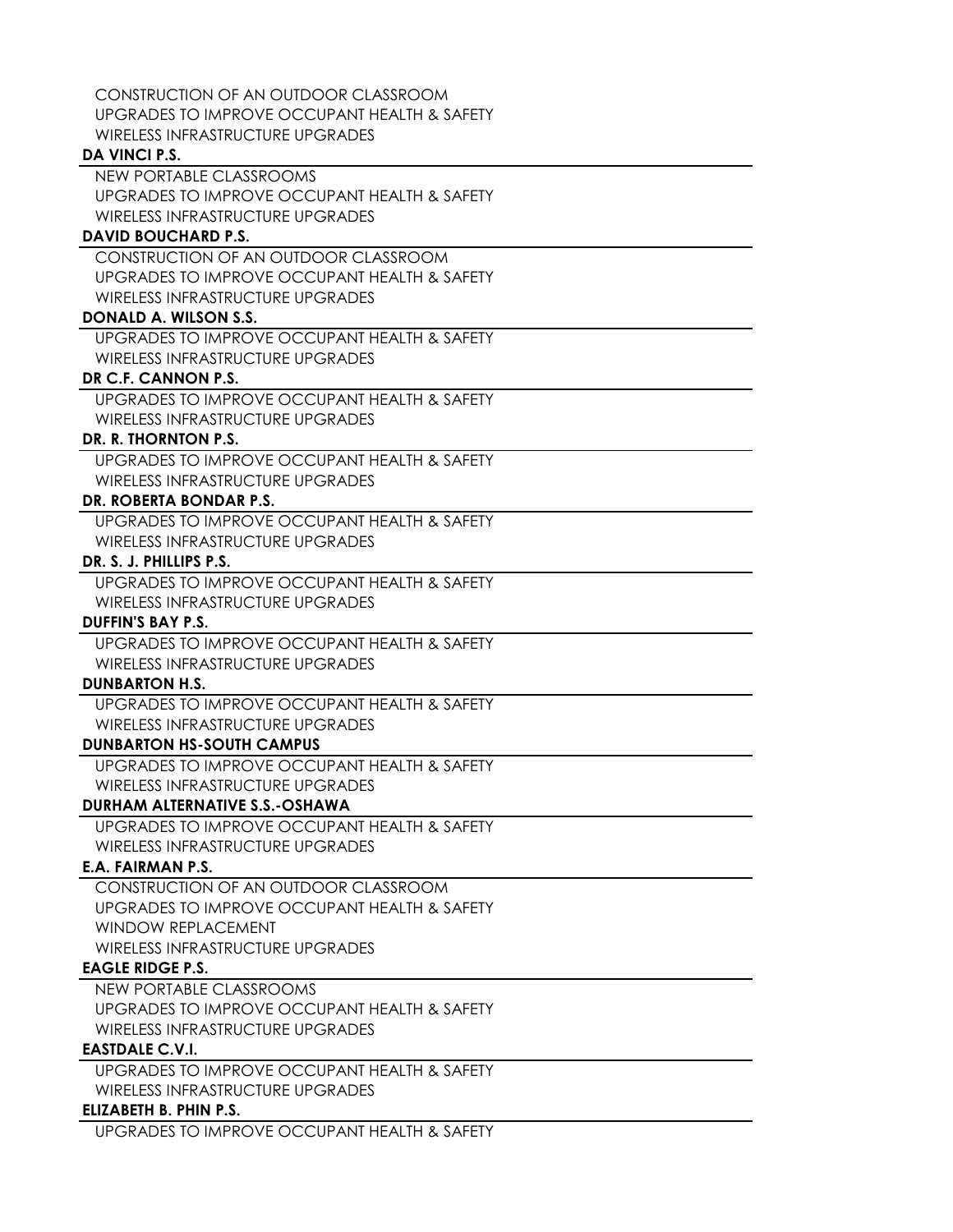WIRELESS INFRASTRUCTURE UPGRADES

# **ELSIE MACGILL P.S.**

INTERIOR KEYLESS ENTRY (FOB) UPGRADES UPGRADES TO IMPROVE OCCUPANT HEALTH & SAFETY WIRELESS INFRASTRUCTURE UPGRADES

# **FAIRPORT BEACH P.S.**

UPGRADES TO IMPROVE OCCUPANT HEALTH & SAFETY WIRELESS INFRASTRUCTURE UPGRADES

## **FALLINGBROOK P.S.**

UPGRADES TO IMPROVE OCCUPANT HEALTH & SAFETY WIRELESS INFRASTRUCTURE UPGRADES

# **FOREST VIEW P.S.**

UPGRADES TO IMPROVE OCCUPANT HEALTH & SAFETY WIRELESS INFRASTRUCTURE UPGRADES

## **FRENCHMAN'S BAY P.S.**

UPGRADES TO IMPROVE OCCUPANT HEALTH & SAFETY WIRELESS INFRASTRUCTURE UPGRADES

# **G.L. ROBERTS C.V.I.**

UPGRADES TO IMPROVE OCCUPANT HEALTH & SAFETY WIRELESS INFRASTRUCTURE UPGRADES

# **GANDATSETIAGON P.S.**

NEW PORTABLE CLASSROOMS UPGRADES TO IMPROVE OCCUPANT HEALTH & SAFETY WIRELESS INFRASTRUCTURE UPGRADES

# **GLEN DHU P.S.**

CHILD CARE VESTIBULES TO CONDUCT COVID-19 SCREENING UPGRADES TO IMPROVE OCCUPANT HEALTH & SAFETY WIRELESS INFRASTRUCTURE UPGRADES

# **GLEN STREET P.S.**

CONSTRUCTION OF AN OUTDOOR CLASSROOM UPGRADES TO IMPROVE OCCUPANT HEALTH & SAFETY WIRELESS INFRASTRUCTURE UPGRADES

# **GLENGROVE P.S.**

CONSTRUCTION OF AN OUTDOOR CLASSROOM UPGRADES TO IMPROVE OCCUPANT HEALTH & SAFETY WIRELESS INFRASTRUCTURE UPGRADES

# **GOODWOOD P.S.**

UPGRADES TO IMPROVE OCCUPANT HEALTH & SAFETY WIRELESS INFRASTRUCTURE UPGRADES

# **GORDON B. ATTERSLEY P.S.**

CONSTRUCTION OF AN OUTDOOR CLASSROOM UPGRADES TO IMPROVE OCCUPANT HEALTH & SAFETY WIRELESS INFRASTRUCTURE UPGRADES

# **GREENBANK P.S.**

UPGRADES TO IMPROVE OCCUPANT HEALTH & SAFETY WIRELESS INFRASTRUCTURE UPGRADES

# **HARMONY HEIGHTS P.S.**

UPGRADES TO IMPROVE OCCUPANT HEALTH & SAFETY WIRELESS INFRASTRUCTURE UPGRADES

# **HENRY STREET H.S.**

UPGRADES TO IMPROVE OCCUPANT HEALTH & SAFETY WIRELESS INFRASTRUCTURE UPGRADES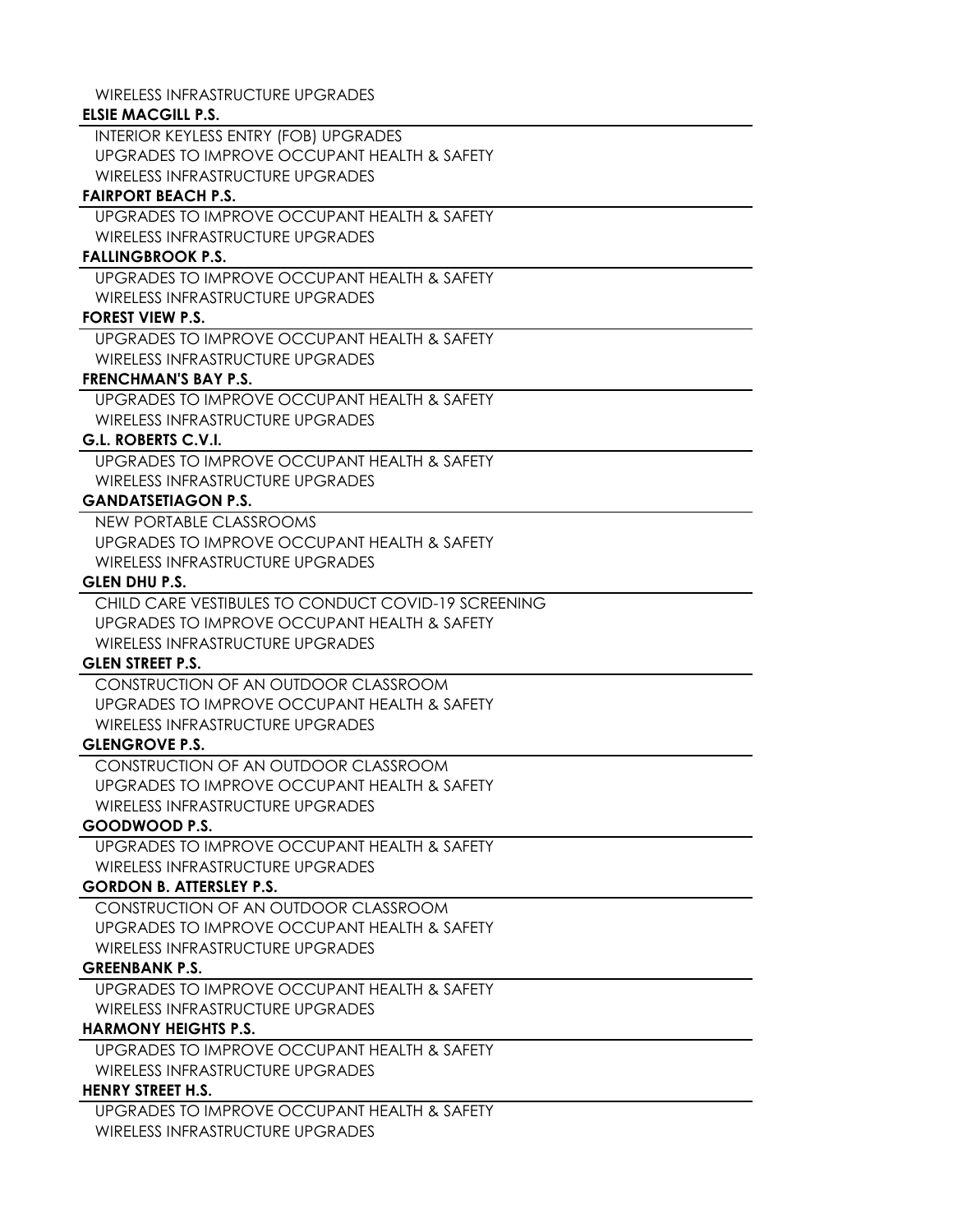## **HIGHBUSH P.S.**

CHILD CARE VESTIBULES TO CONDUCT COVID-19 SCREENING UPGRADES TO IMPROVE OCCUPANT HEALTH & SAFETY WIRELESS INFRASTRUCTURE UPGRADES

#### **HILLSDALE P.S.**

CONSTRUCTION OF AN OUTDOOR CLASSROOM UPGRADES TO IMPROVE OCCUPANT HEALTH & SAFETY WIRELESS INFRASTRUCTURE UPGRADES

#### **J.CLARKE RICHARDSON COLLEGIATE**

UPGRADES TO IMPROVE OCCUPANT HEALTH & SAFETY WIRELESS INFRASTRUCTURE UPGRADES

# **JACK MINER P.S.**

UPGRADES TO IMPROVE OCCUPANT HEALTH & SAFETY WIRELESS INFRASTRUCTURE UPGRADES

### **JEANNE SAUVE P.S.**

UPGRADES TO IMPROVE OCCUPANT HEALTH & SAFETY WIRELESS INFRASTRUCTURE UPGRADES

### **JOHN DRYDEN P.S.**

CHILD CARE VESTIBULES TO CONDUCT COVID-19 SCREENING NEW PORTABLE CLASSROOMS UPGRADES TO IMPROVE OCCUPANT HEALTH & SAFETY WIRELESS INFRASTRUCTURE UPGRADES

#### **JOSEPH GOULD P.S.**

CHILD CARE VESTIBULES TO CONDUCT COVID-19 SCREENING UPGRADES TO IMPROVE OCCUPANT HEALTH & SAFETY WIRELESS INFRASTRUCTURE UPGRADES

## **JULIE PAYETTE P.S.**

UPGRADES TO IMPROVE OCCUPANT HEALTH & SAFETY WIRELESS INFRASTRUCTURE UPGRADES

### **KEDRON P.S.**

CHILD CARE VESTIBULES TO CONDUCT COVID-19 SCREENING NEW PORTABLE CLASSROOMS UPGRADES TO IMPROVE OCCUPANT HEALTH & SAFETY WIRELESS INFRASTRUCTURE UPGRADES

## **LAKESIDE P.S.**

UPGRADES TO IMPROVE OCCUPANT HEALTH & SAFETY WIRELESS INFRASTRUCTURE UPGRADES

### **LAKEWOODS P.S.**

CONSTRUCTION OF AN OUTDOOR CLASSROOM UPGRADES TO IMPROVE OCCUPANT HEALTH & SAFETY WIRELESS INFRASTRUCTURE UPGRADES

# **LESTER B. PEARSON P.S.**

UPGRADES TO IMPROVE OCCUPANT HEALTH & SAFETY WIRELESS INFRASTRUCTURE UPGRADES

### **LINCOLN ALEXANDER P.S.**

CHILD CARE VESTIBULES TO CONDUCT COVID-19 SCREENING UPGRADES TO IMPROVE OCCUPANT HEALTH & SAFETY WIRELESS INFRASTRUCTURE UPGRADES

# **LINCOLN AVENUE P.S.**

UPGRADES TO IMPROVE OCCUPANT HEALTH & SAFETY WIRELESS INFRASTRUCTURE UPGRADES

### **LORD ELGIN P.S.**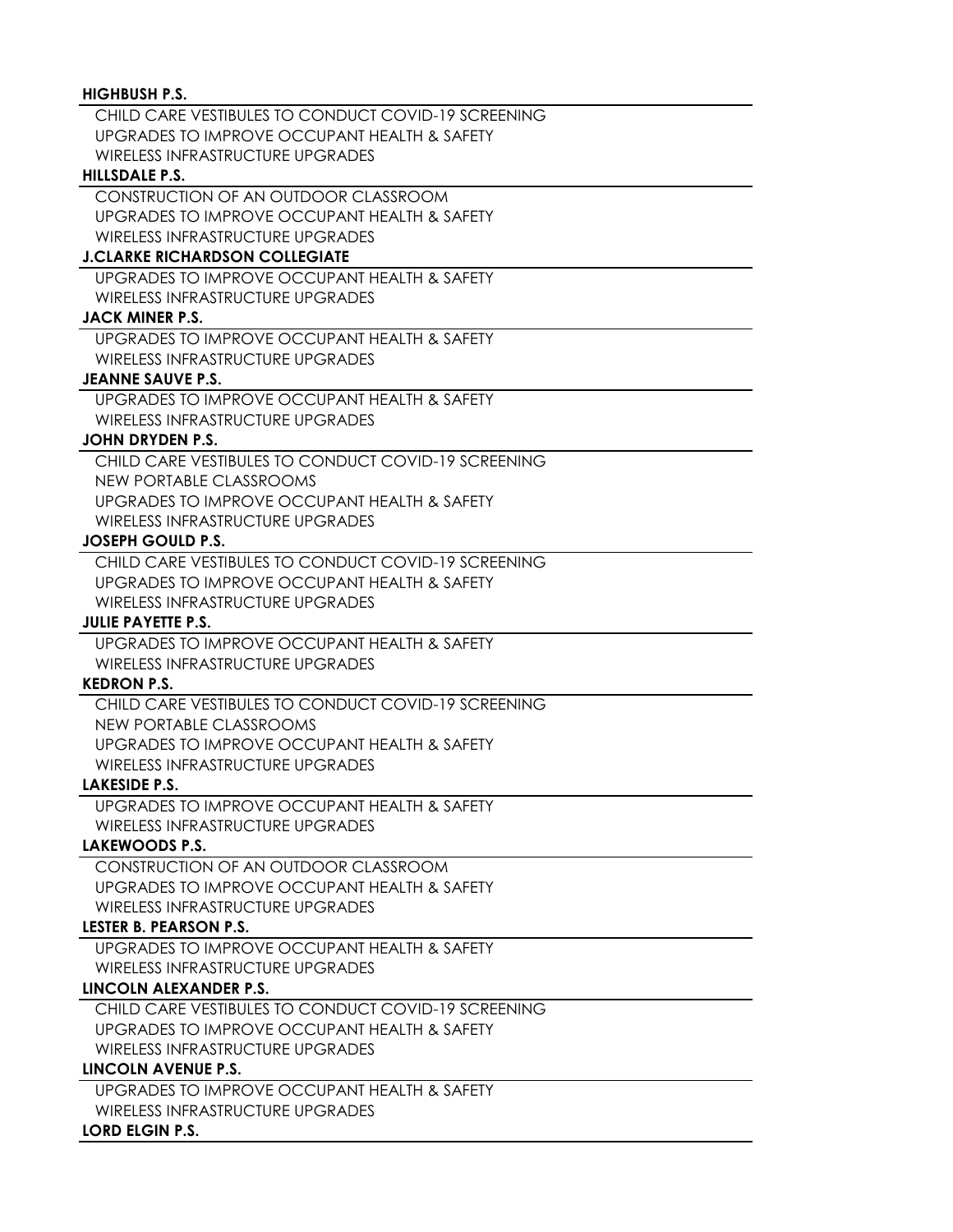UPGRADES TO IMPROVE OCCUPANT HEALTH & SAFETY VENTILATION UPGRADE WIRELESS INFRASTRUCTURE UPGRADES

### **MAPLE RIDGE P.S.**

CHILD CARE VESTIBULES TO CONDUCT COVID-19 SCREENING UPGRADES TO IMPROVE OCCUPANT HEALTH & SAFETY WIRELESS INFRASTRUCTURE UPGRADES

# **MARY STREET COMMUNITY SCHOOL**

CONSTRUCTION OF AN OUTDOOR CLASSROOM UPGRADES TO IMPROVE OCCUPANT HEALTH & SAFETY WIRELESS INFRASTRUCTURE UPGRADES

# **MAXWELL HEIGHTS S.S.**

NEW PORTABLE CLASSROOMS UPGRADES TO IMPROVE OCCUPANT HEALTH & SAFETY WIRELESS INFRASTRUCTURE UPGRADES

## **MCCASKILL'S MILLS P.S.**

CONSTRUCTION OF AN OUTDOOR CLASSROOM NEW PORTABLE CLASSROOMS UPGRADES TO IMPROVE OCCUPANT HEALTH & SAFETY WIRELESS INFRASTRUCTURE UPGRADES

## **MEADOWCREST P.S.**

UPGRADES TO IMPROVE OCCUPANT HEALTH & SAFETY WIRELESS INFRASTRUCTURE UPGRADES

### **MICHAELLE JEAN P.S.**

UPGRADES TO IMPROVE OCCUPANT HEALTH & SAFETY WIRELESS INFRASTRUCTURE UPGRADES

# **NORMAN G. POWERS P.S.**

NEW PORTABLE CLASSROOMS UPGRADES TO IMPROVE OCCUPANT HEALTH & SAFETY WIRELESS INFRASTRUCTURE UPGRADES

## **NORTHERN DANCER P.S.**

UPGRADES TO IMPROVE OCCUPANT HEALTH & SAFETY WIRELESS INFRASTRUCTURE UPGRADES

# **NOTTINGHAM P.S.**

UPGRADES TO IMPROVE OCCUPANT HEALTH & SAFETY WIRELESS INFRASTRUCTURE UPGRADES

# **O'NEILL C.V.I.**

UPGRADES TO IMPROVE OCCUPANT HEALTH & SAFETY WIRELESS INFRASTRUCTURE UPGRADES

# **ORMISTON P.S.**

CHILD CARE VESTIBULES TO CONDUCT COVID-19 SCREENING UPGRADES TO IMPROVE OCCUPANT HEALTH & SAFETY WIRELESS INFRASTRUCTURE UPGRADES

# **PICKERING H.S.**

UPGRADES TO IMPROVE OCCUPANT HEALTH & SAFETY WIRELESS INFRASTRUCTURE UPGRADES

# **PIERRE ELLIOTT TRUDEAU P.S.**

UPGRADES TO IMPROVE OCCUPANT HEALTH & SAFETY WIRELESS INFRASTRUCTURE UPGRADES

## **PINE RIDGE S.S**

UPGRADES TO IMPROVE OCCUPANT HEALTH & SAFETY WIRELESS INFRASTRUCTURE UPGRADES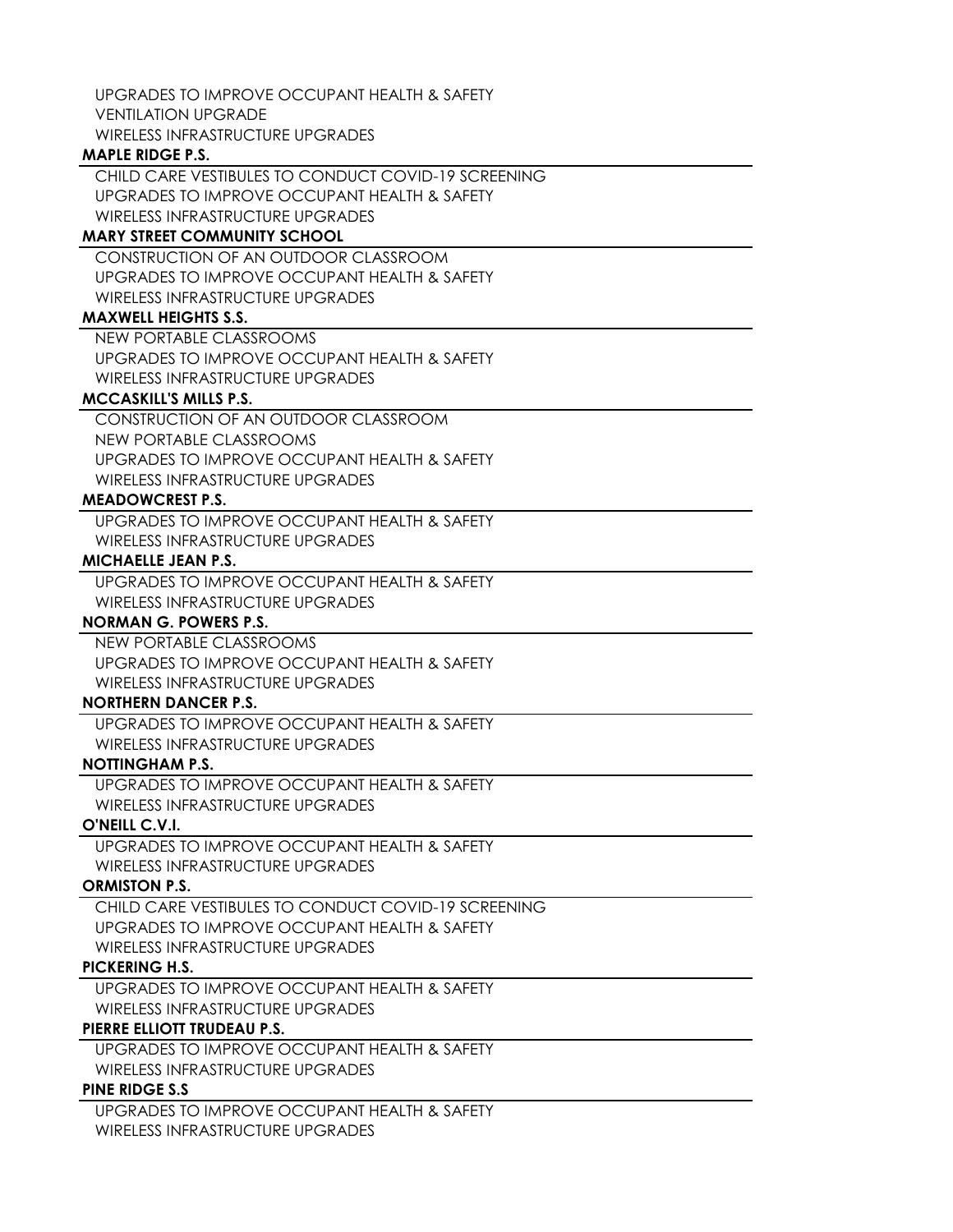### **PORT PERRY H.S.**

UPGRADES TO IMPROVE OCCUPANT HEALTH & SAFETY WIRELESS INFRASTRUCTURE UPGRADES

### **PRINCE ALBERT P.S.**

UPGRADES TO IMPROVE OCCUPANT HEALTH & SAFETY WINDOW REPLACEMENT WIRELESS INFRASTRUCTURE UPGRADES

## **PRINGLE CREEK P.S.**

UPGRADES TO IMPROVE OCCUPANT HEALTH & SAFETY WIRELESS INFRASTRUCTURE UPGRADES

# **QUAKER VILLAGE P.S.**

UPGRADES TO IMPROVE OCCUPANT HEALTH & SAFETY WIRELESS INFRASTRUCTURE UPGRADES

## **QUEEN ELIZABETH P.S.**

CONSTRUCTION OF AN OUTDOOR CLASSROOM UPGRADES TO IMPROVE OCCUPANT HEALTH & SAFETY WIRELESS INFRASTRUCTURE UPGRADES

# **R.H. CORNISH P.S.**

UPGRADES TO IMPROVE OCCUPANT HEALTH & SAFETY WIRELESS INFRASTRUCTURE UPGRADES

# **R.S. MCLAUGHLIN C.V.I.**

UPGRADES TO IMPROVE OCCUPANT HEALTH & SAFETY WIRELESS INFRASTRUCTURE UPGRADES

## **ROBERT MUNSCH P.S.**

NEW PORTABLE CLASSROOMS UPGRADES TO IMPROVE OCCUPANT HEALTH & SAFETY WIRELESS INFRASTRUCTURE UPGRADES

# **ROLAND MICHENER P.S.**

CHILD CARE VESTIBULES TO CONDUCT COVID-19 SCREENING UPGRADES TO IMPROVE OCCUPANT HEALTH & SAFETY WIRELESS INFRASTRUCTURE UPGRADES

### **ROMEO DALLAIRE P.S.**

UPGRADES TO IMPROVE OCCUPANT HEALTH & SAFETY WIRELESS INFRASTRUCTURE UPGRADES

# **ROSEBANK ROAD P.S.**

UPGRADES TO IMPROVE OCCUPANT HEALTH & SAFETY

# **S.A. CAWKER P.S.**

UPGRADES TO IMPROVE OCCUPANT HEALTH & SAFETY WIRELESS INFRASTRUCTURE UPGRADES

# **SCOTT CENTRAL P.S.**

UPGRADES TO IMPROVE OCCUPANT HEALTH & SAFETY WIRELESS INFRASTRUCTURE UPGRADES

# **SENECA TRAIL P.S.**

UPGRADES TO IMPROVE OCCUPANT HEALTH & SAFETY WIRELESS INFRASTRUCTURE UPGRADES

# **SHERWOOD P.S.**

UPGRADES TO IMPROVE OCCUPANT HEALTH & SAFETY WIRELESS INFRASTRUCTURE UPGRADES

### **SINCLAIR S.S.**

UPGRADES TO IMPROVE OCCUPANT HEALTH & SAFETY WIRELESS INFRASTRUCTURE UPGRADES

# **SIR J.A. MACDONALD P.S.**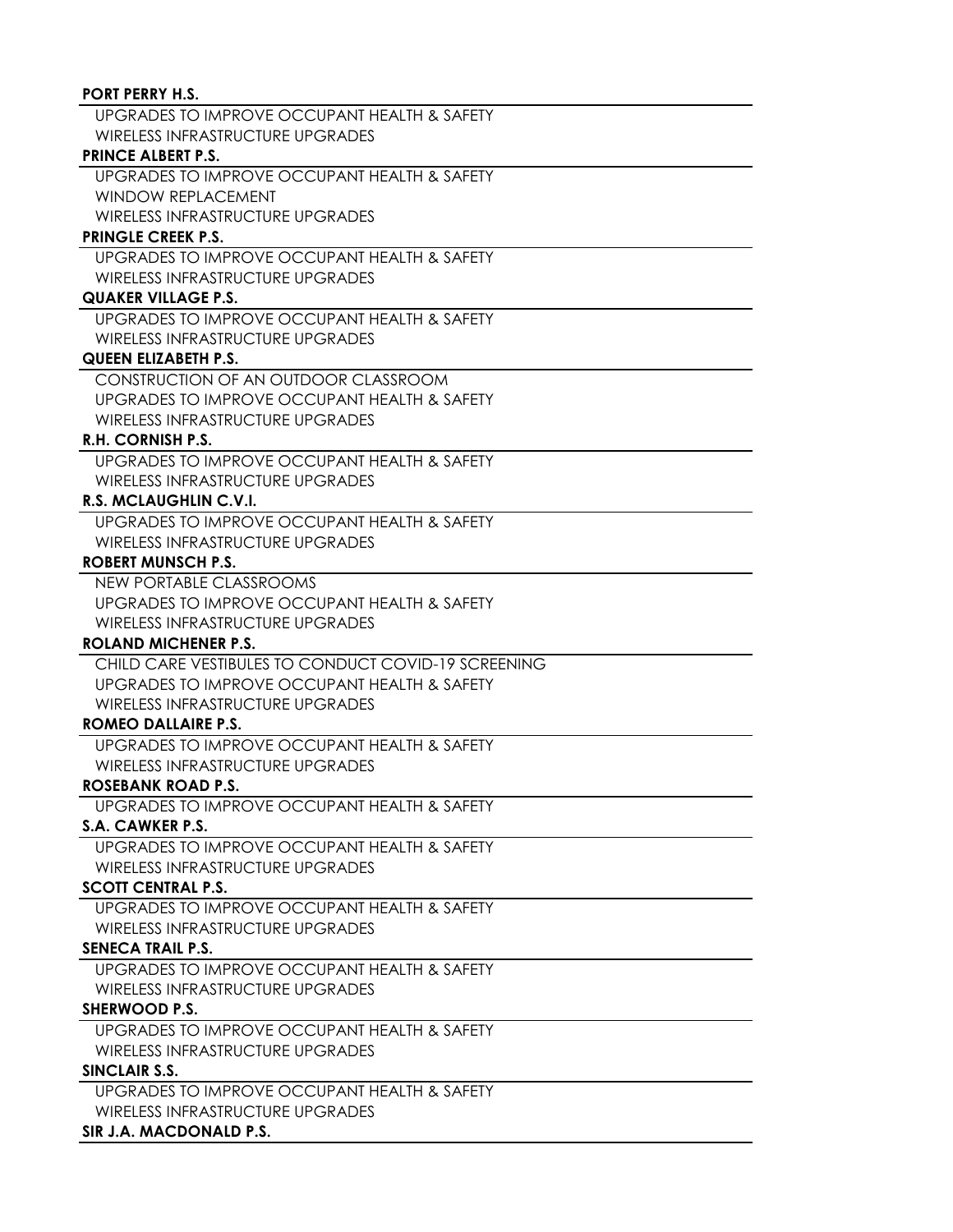UPGRADES TO IMPROVE OCCUPANT HEALTH & SAFETY VENTILATION UPGRADE WINDOW REPLACEMENT WIRELESS INFRASTRUCTURE UPGRADES

#### **SIR SAMUEL STEELE P.S.**

UPGRADES TO IMPROVE OCCUPANT HEALTH & SAFETY WIRELESS INFRASTRUCTURE UPGRADES

# **SIR WILLIAM STEPHENSON P.S.**

CONSTRUCTION OF AN OUTDOOR CLASSROOM UPGRADES TO IMPROVE OCCUPANT HEALTH & SAFETY WIRELESS INFRASTRUCTURE UPGRADES

# **SOUTHWOOD PARK P.S.**

CONSTRUCTION OF AN OUTDOOR CLASSROOM UPGRADES TO IMPROVE OCCUPANT HEALTH & SAFETY VENTILATION UPGRADE WIRELESS INFRASTRUCTURE UPGRADES

# **STEPHEN SAYWELL P.S.**

CHILD CARE VESTIBULES TO CONDUCT COVID-19 SCREENING UPGRADES TO IMPROVE OCCUPANT HEALTH & SAFETY WIRELESS INFRASTRUCTURE UPGRADES

#### **SUNDERLAND P.S.**

UPGRADES TO IMPROVE OCCUPANT HEALTH & SAFETY WIRELESS INFRASTRUCTURE UPGRADES

#### **SUNSET HEIGHTS P.S.**

CONSTRUCTION OF AN OUTDOOR CLASSROOM UPGRADES TO IMPROVE OCCUPANT HEALTH & SAFETY WIRELESS INFRASTRUCTURE UPGRADES

### **TERRY FOX P.S.**

NEW PORTABLE CLASSROOMS UPGRADES TO IMPROVE OCCUPANT HEALTH & SAFETY WIRELESS INFRASTRUCTURE UPGRADES

#### **THORAH CENTRAL P.S.**

UPGRADES TO IMPROVE OCCUPANT HEALTH & SAFETY

# **UNNAMED MEADOWS NORTH(AJAX)**

WIRELESS INFRASTRUCTURE UPGRADES

# **UNNAMED WILLOWS WALK P.S.**

WIRELESS INFRASTRUCTURE UPGRADES

### **UXBRIDGE P.S.**

UPGRADES TO IMPROVE OCCUPANT HEALTH & SAFETY

VENTILATION UPGRADE

WIRELESS INFRASTRUCTURE UPGRADES

# **UXBRIDGE S.S.**

UPGRADES TO IMPROVE OCCUPANT HEALTH & SAFETY VENTILATION UPGRADE WIRELESS INFRASTRUCTURE UPGRADES

### **VALLEY FARM P.S.**

CHILD CARE VESTIBULES TO CONDUCT COVID-19 SCREENING UPGRADES TO IMPROVE OCCUPANT HEALTH & SAFETY WIRELESS INFRASTRUCTURE UPGRADES

# **VALLEY VIEW P.S.**

NEW PORTABLE CLASSROOMS UPGRADES TO IMPROVE OCCUPANT HEALTH & SAFETY